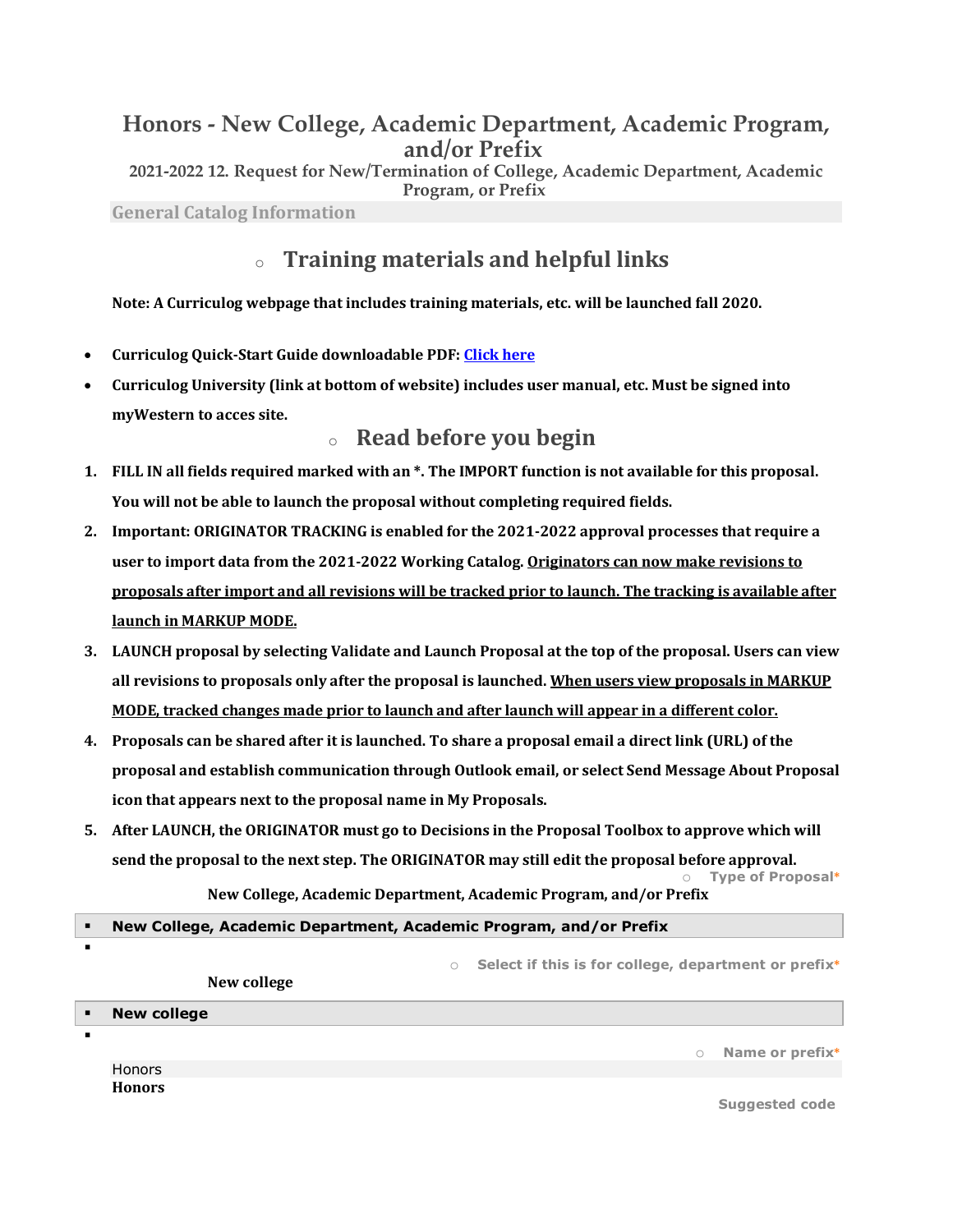| $\circ$ If proposal contains more than one new/terminateted process fill out the following description, type |
|--------------------------------------------------------------------------------------------------------------|
| and code fields.                                                                                             |

o **Select if this is for college, department or prefix**

o **Name or prefix**

**Suggested code**

o **Select if this is for college, department or prefix**

o **Name or prefix**

**Suggested code**

o

§

§

### **The following questions determine what participants will review the proposal.**

|                                                                                         | Choose department or program.*<br>$\bigcirc$                                              |  |  |  |  |  |  |  |
|-----------------------------------------------------------------------------------------|-------------------------------------------------------------------------------------------|--|--|--|--|--|--|--|
|                                                                                         | <b>Honors</b>                                                                             |  |  |  |  |  |  |  |
|                                                                                         | <b>Honors</b>                                                                             |  |  |  |  |  |  |  |
| ٠                                                                                       |                                                                                           |  |  |  |  |  |  |  |
|                                                                                         | If new prefix, will it be listed under an existing department?*<br>$\bigcirc$             |  |  |  |  |  |  |  |
| If new prefix, will it be listed under an existing department?Yes radio button selected |                                                                                           |  |  |  |  |  |  |  |
|                                                                                         | If new prefix, will it be listed under an existing department?No radio button unselected  |  |  |  |  |  |  |  |
|                                                                                         | If new prefix, will it be listed under an existing department?N/A radio button unselected |  |  |  |  |  |  |  |
|                                                                                         | Should this proposal be reviewed by the Graduate School?                                  |  |  |  |  |  |  |  |
|                                                                                         | Should this proposal be reviewed by the Graduate School?Yes checkbox unselected           |  |  |  |  |  |  |  |
|                                                                                         | Should this proposal be reviewed by the Graduate School?No checkbox selected              |  |  |  |  |  |  |  |
|                                                                                         | Begin Catalog Year (Fall Quarter Only)*<br>$\bigcirc$                                     |  |  |  |  |  |  |  |
|                                                                                         | 2021                                                                                      |  |  |  |  |  |  |  |
|                                                                                         | 2021                                                                                      |  |  |  |  |  |  |  |
| $\circ$                                                                                 | If this is a termination proposal please proceed to the end of the proposal.              |  |  |  |  |  |  |  |

**New College - Catalog Information**

o **Rationale for New College**

The objective of this proposal is the transition of the WWU Honors Program to the WWU Honors College. The WWU Honors Program has all the attributes of an Honors College as defined by the National Collegiate Honors Council (NCHC) and pointed out in the final report of an external review in 2012. Since then, under the leadership of President Randhawa, the Honors Program has more than doubled in size. WWU Honors has become an essential recruiting element according to the AVP of Strategic Enrollment and is highly effective in retaining high-achieving students according to the WWU Office of Institutional Effectiveness. The range of size for honors colleges in the NCHC database is 3-10% of the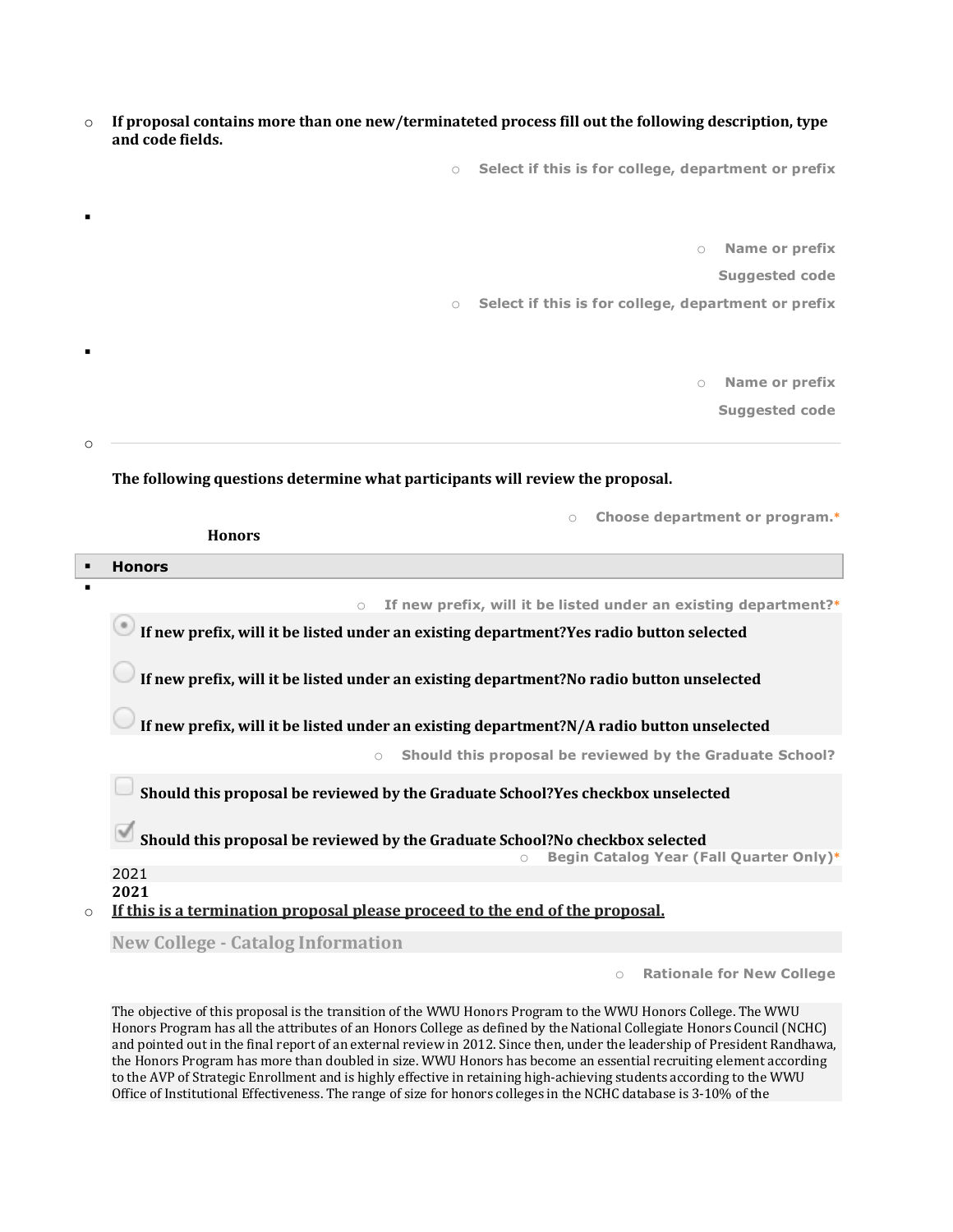undergraduate student body. Enrolling 4% of the undergraduate FTE headcount, Western's Honors Program is at the low end of this range and relatively small, compared to institutional peers.

It is the vision of President Randhawa and Provost Carbajal, that an Honors *College* would (1) attract and retain additional talented and diverse students to WWU academic programs; and (2) invite significant external support to meet the college's mission.

#### o **Introduction**

Since its founding in 1962, Western's Honors Program has functioned as a small college (currently about 700 students) within the larger university, incorporating the best aspects of both. Unlike other academic units, it largely exists as a recruiting apparatus to attract and foster the success of high-potential students to WWU. WWU Honors students can pursue any major, (often they do 2), earn a minor in Honors Interdisciplinary Studies, conduct research and creative works with faculty, and are frequently outstanding departmental graduates. They are also leaders in student government, clubs, the performing arts, student publications, and activism of various types.

#### *Currently, the WWU Honors Program*

- In 2020: 225 student freshman cohort; selected from  $\sim$ 900 applications
- In last 3 years,  $\sim$  35% out-of-state; from  $\sim$  25 different states
- 72% female; 23% students of color; 11% first-generation college
- Median admissions index (AI) of 83 ( $\sim$ high school GPA 3.9 and SAT 1400)
- 75% of first-year Honors students live in the Honors residence (Edens / Edens North)
- Majors in every academic college; in almost every department (whereas non-Honors, high-AI students concentrate in STEM)
- Complete ~30 HNRS credits, most as GUR and including Senior Project
- >80% of their coursework is outside of Honors
- Program of 700 students is  $\sim$  4% of WWU undergraduates
- Typical Honors college is 6-10% of undergrad students

#### *Impact on Recruiting*

- Honors staff & students host personal visits with hundreds of prospective students (and their families) annually (over 400 in pre-COVID 2019-2020)
- Honors staff serve on recruiting panels, conduct info sessions at most Admissions events
- Honors staff visit dozens of high school AP, AVID, and college fairs each year
- "Academic Strength" is the top perceived disadvantage of WWU relative to UW
- If WWU applicants are admitted to Honors, the yield to WWU is double, across AI bands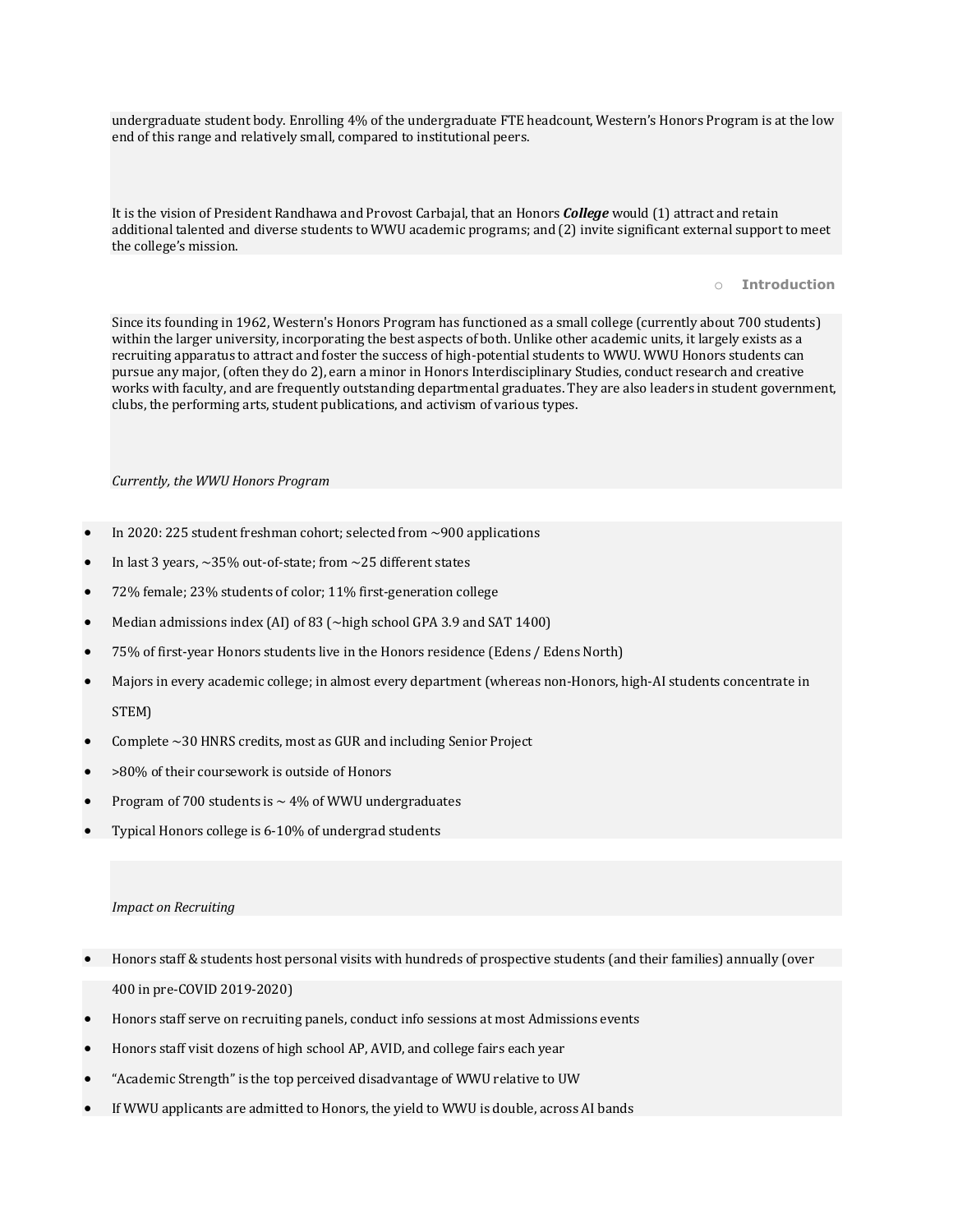Even if applicants are denied to Honors, the yield to WWU is double, across AI bands

#### *Impact on Student Retention*

- 94% of Honors students continue to Yr2; 91% to Yr3 (vs 82%, 72% for WWU non-Honors with similar academic profiles:)
- 67% of Honors students graduate in 4yr; 85% in 5yr (vs 37%, 62% for WWU non-Honors)
- Even at comparable incoming AI, Honors student graduate slightly faster than non-Honors, despite taking more credits (double majors, minors, certificates) as well as leading clubs, student government, publications, sports teams, and campus protests
- On WWU exit survey, Honors students report significantly higher degree of satisfaction with their college experience; talk more to faculty; attend more extracurricular events; participate in more research/creative activities with faculty

#### *Impact on Faculty Retention*

- $\sim$  40 different faculty teach in HNRS each year; mix of NTT/TT
- WWU deans have said they support this participation by their faculty as a form of faculty retention/reward (a "teaching delight")

Learn more at https://honors.wwu.edu/

o **Mission Statement**

As the Honors Program has, the WWU Honors College would exist:

0. To recruit and foster a diverse scholarly community by providing an inspiring liberal arts experience that builds on the excellence of Western's undergraduate programs and draws on the expertise of Western's faculty.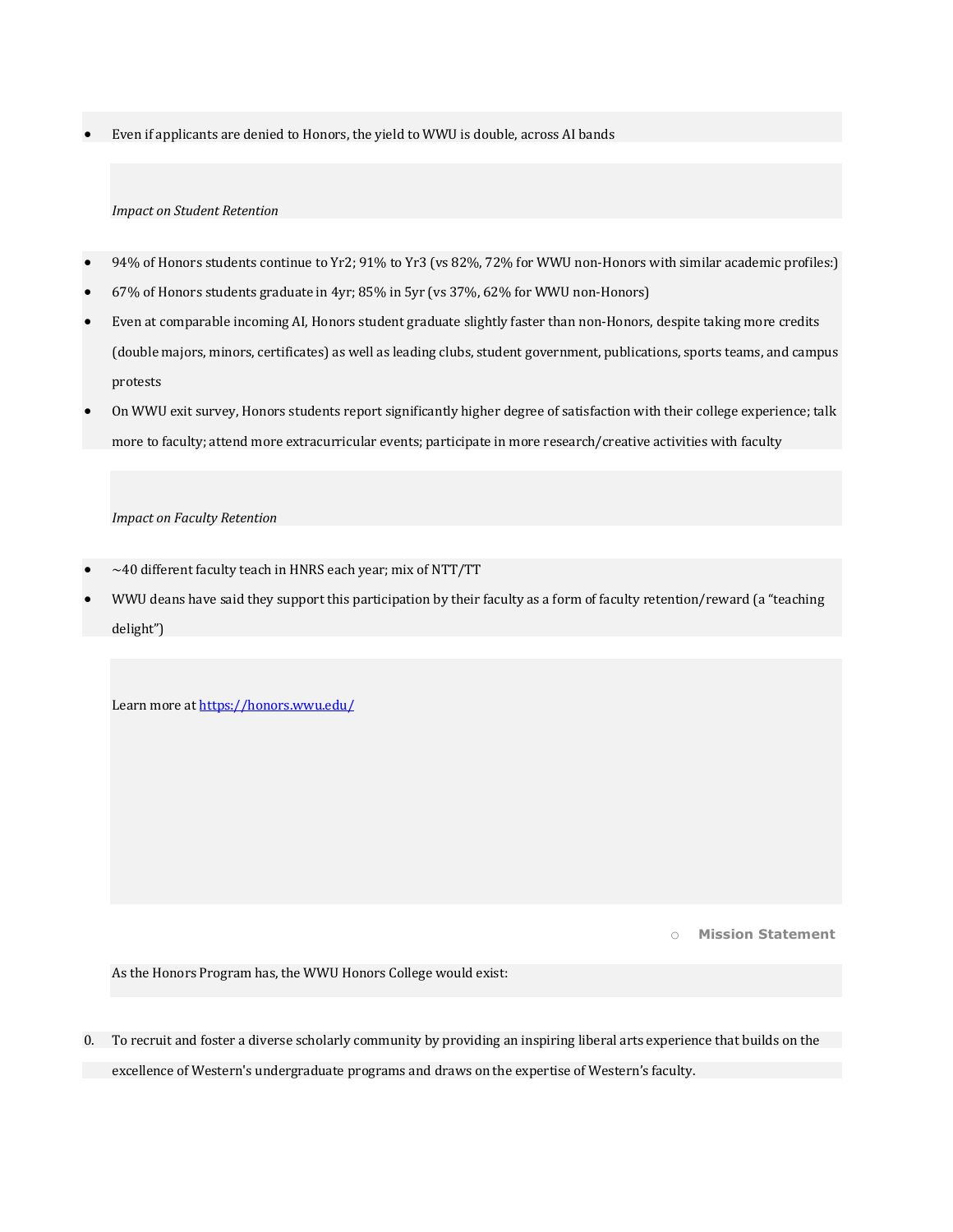- 1. To promote personal and intellectual growth through a seminar-based curriculum and independent inquiry in a community that strives to understand why and how we pursue truth, liberty, and happiness.
- 2. To instill in our students the desire to extend the values of the Honors Program into the communities they join upon their graduation: intellectually rigorous inquiry, honesty, compassion, and equitable access to opportunities.

o **Objective of College**

o **Academic Programs leading to Undergraduate and Graduate Degrees**

The Honors College would continue to recruit and retain students for all WWU academic programs but confer no degrees itself.

o **Majors and minors**

Students who complete all the program requirements receive a Minor in Honors Interdisciplinary Studies. Students who complete all the program requirements and maintain a 3.5 GPA over their last 90 credits receive University Honors designation at commencement.

o **College Admission and Advisement**

While admissions to the Honors Program is selective, application review for the Honors College would continue to be holistic. We value a variety of student perspectives, experiences, and attributes. Applications are submitted via the program website and reviewed by a full committee from the Honors Program, including the Honors Program Director, Honors faculty, and a full-time staff member dedicated to managing overall recruitment and admissions processes in Honors.

The Honors College would continue its strategic partnership with the WWU Office of Admissions. Honors outreach to prospective students and families is supported throughout the admissions funnel and include touch points for WWU prospective students at the inquiry, applicant, and confirmed level. On-campus connections with prospective students occur primarily through hosted lunch information sessions and class visits. In addition, Honors hosts information sessions during Admissions events and large campus programs, such as Discovery Days and Admitted Student Days. Honors staff and faculty also travel to represent the program at college fairs, yield events, and admissions conferences. In the last year of COVID restrictions, recruitment efforts have evolved to the remote platforms, and now include email and individual outreach to students and families in Spanish, as well as virtual conversations and class visits with prospective students and families.

The Honors recruiting and admissions process exemplifies the best, inclusive practices described in a recent NCHC white paper on Honors Enrollment Management: Toward a Theory and Practice of Inclusion.

o **Academic Advisement**

A team of academic advisors work with Honors students beginning at Fall Advising and Orientation through completion of their Honors Capstone Senior Projects and graduation. The advisors, mostly Honors core faculty and one staff member, are available to all Honors students for advising appointments throughout the academic year. In addition, Honors partners with the staff of the WWU Academic Advising Center to offer group advising sessions for our first-year students prior to registration in each quarter.

o **Department/ Program Chairs/ Directors**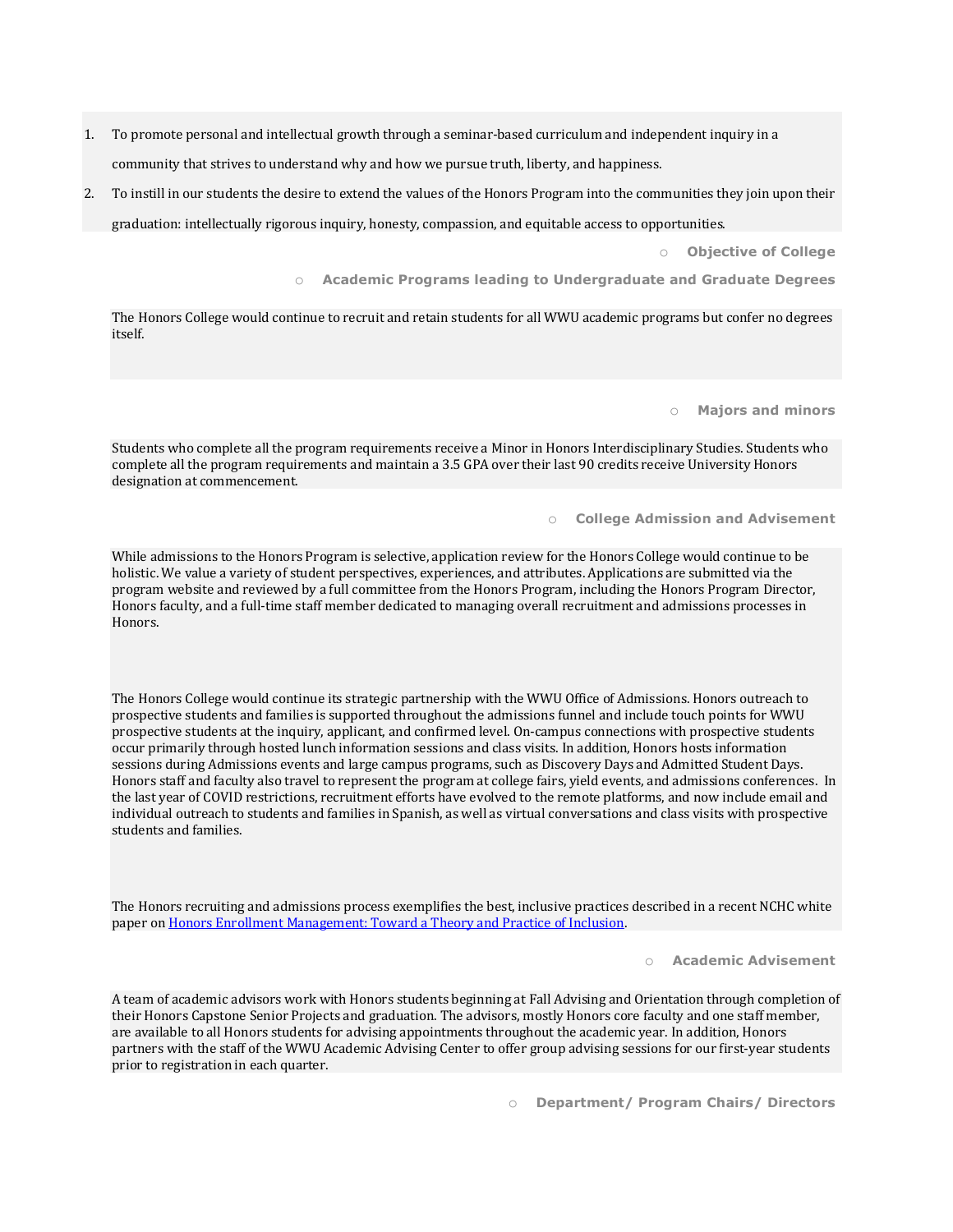#### There would be no departments in the WWU Honors College. The decision about Director vs Dean lies with the Provost.

o **List Titles of Academic Departments and Programs associated with the new college**

New Department or Program - Catalog Information

0. Faculty

The most likely model for Honors faculty in our Honors College will be a combination of:

- 1. Dedicated "*Honors Core Faculty*" with Senior Instructor rank, teaching duties in the First-Year Sequence and Upper-Division Seminars, advising duties, and extra-curricular community duties. In 2021, FIVE core faculty who would each teach 7 sections/year; by 2024, SEVEN core faculty. Following the successful model in SMATE, Honors will use a shadowing model as we onboard new Core Faculty.
- 2. Shared tenure-track "*Honors Affiliated Faculty*" with 2-3 HNRS courses per year in their discipline (Honors Colloquia and Seminars); can be new hires (if Honors can be involved in the search and selection) or current TT faculty (again, if Honors can be involved in the selection) for 2-3 year renewable terms.
- 3. NTT buy outs for Honors Seminars taught by "**Honors Associated Faculty**"; 24 in 2021; 30 by 2024.

#### 1. Major/Minor Declaration Process

Students use the registrar's Minor Declaration process to declare the Minor in Honors Interdisciplinary Studies. **New Academic Department or Academic Program - Catalog Information**

> o **Rationale for New Academic Department or Academic Program** o **Introduction Mission Statement** o **Faculty** o **Major/Minor Declaration Process** o **Other Departmental Information Rationale for New Prefix**

**Collegial Communication**

**New Prefix**

### o **Collegial Communication Guidelines**

**The ACC requires clear evidence of collegial communication in all instances where a new, revised, or cancelled course or program is likely to impact the curriculum or the enrollment of a course or program in another department.**